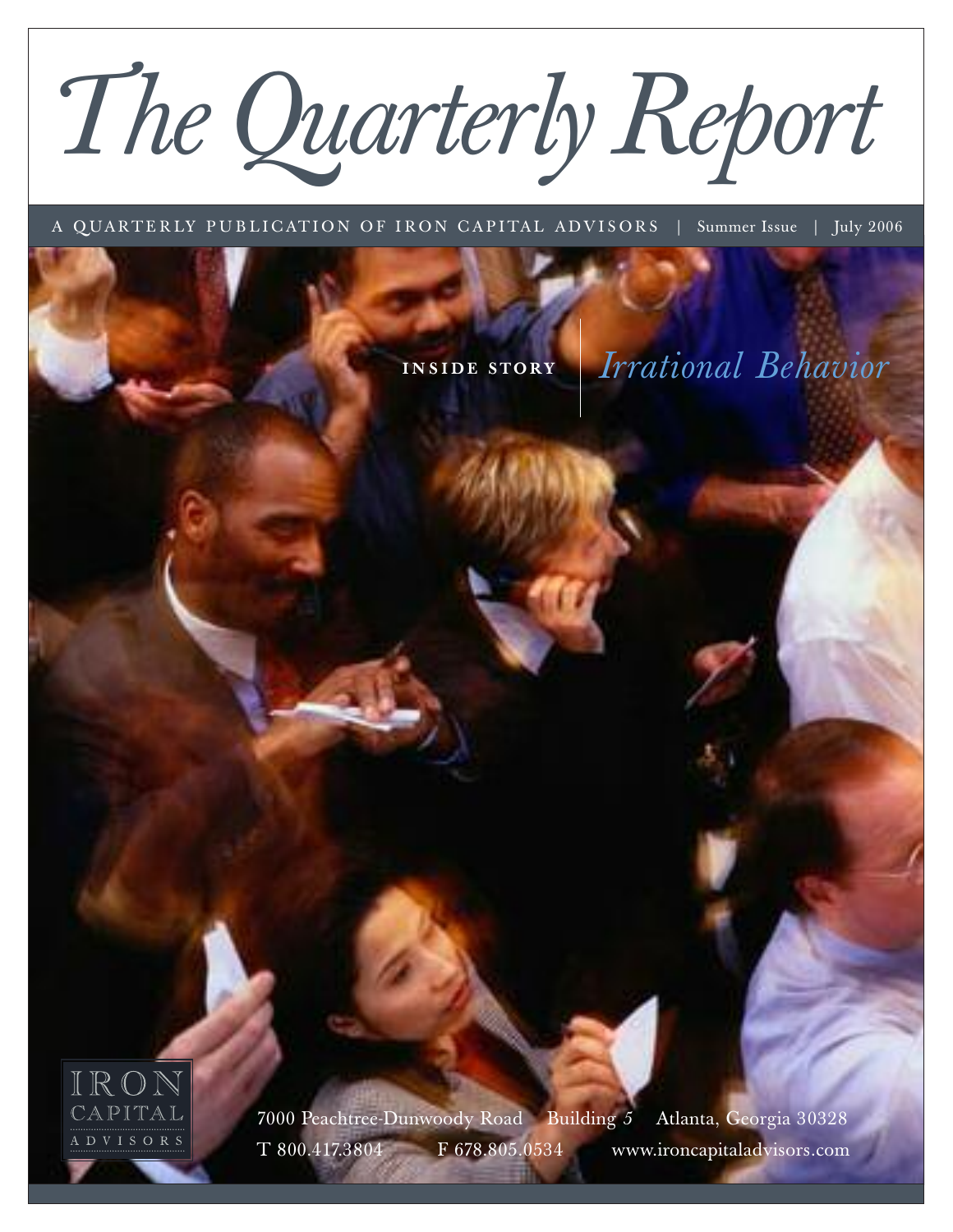## IRRATIONAL BEHAVIOR

#### *by Chuck Osborne, Managing Director*

I was sitting at home the other night with my wife and we rented a movie I had not seen in a long time. It was the 1997 hit "Men In Black" featuring Tommy Lee Jones and Will Smith as secret agents policing alien activity here on earth. The existence of these aliens here on earth of course had to be kept top secret to avoid a panic. Agent J (Will Smith) thought the MIB should just let everyone know about the aliens – after all, as he said, "People are smart, they can handle it." Agent K (Tommy Lee Jones), who was older and perhaps wiser, responded, "A *person* is smart. *People* are dumb, panicky, dangerous animals, and you know it." How profound. Agent K could have had a very lucrative career on Wall Street.

When it comes to investing, the individual investor may be intelligent, but the market? The market is a dumb, panicky, dangerous animal, and you should know that. This year has been a classic example. In the first quarter, the market took off like a rocket for no real reason, and to make matters more confusing, it was led by the most overvalued, lowest quality



sectors. In the second quarter, the market corrected based on inflation fears. The fear of inflation was treated by the market as a shocking surprise. (Evidently, too many market gurus live in Manhattan and never drive their own cars.) The only surprise about core inflation rising is that it took this long to start happening. Higher energy prices eventually will impact other prices in the market. This should not be a surprise even to Wall Street. So, what is really going on?

Unfortunately, the market is just irrational, at least in the short-term. The market tends to overreact, and then correct. This is the essence of the "market cycle". The irrational behavior of the market is not new. Robert Shiller, the Yale professor and best selling author of "Irrational Exuberance" (a title he stole from former Fed Chairman Alan Greenspan), wrote extensively about how irrational the market can be. The famous economist John Maynard Keynes once warned, "The market can stay irrational much longer than you can stay solvent."

So what is an investor to do? I believe we should hold on to the knowledge that eventually the market does get it right. In the long-term the market does a good job of valuing assets fairly. In the short-term we should always remember Keynes' warning. This is why having a well-defined investment discipline is so crucial.

One of the most common mistakes we find when we take over portfolios for our new clients is that often there is no discernable investment strategy in place. We usually find a random hodgepodge of holdings with no evidence that anyone ever thought about overall portfolio construction and/or risk management. Individual investors tend to make investment decisions in a vacuum. For example, when I am at a party and someone starts asking me investment questions, it is usually something along the lines of, "What do you think about Dell?" or "Should I buy GM bonds?" I used to tell them the truth – that it depends on what the rest of your portfolio looks like, and that you have to decide not only whether to buy but also how much to buy, in what account you want to buy and what to sell in order to buy. However, I have found that telling the truth at cocktail parties often means you will be drinking alone, so now I just try to change the subject.

Portfolio management is much more than just making decisions on investing in this asset and/or that asset. Portfolio management involves creating a whole portfolio where every part has its function and making decisions is based on a sound investment philosophy and controlling risk. Controlling risk is arguably the most important element in portfolio management, yet most investors do not really understand what it means. When you talk to most investors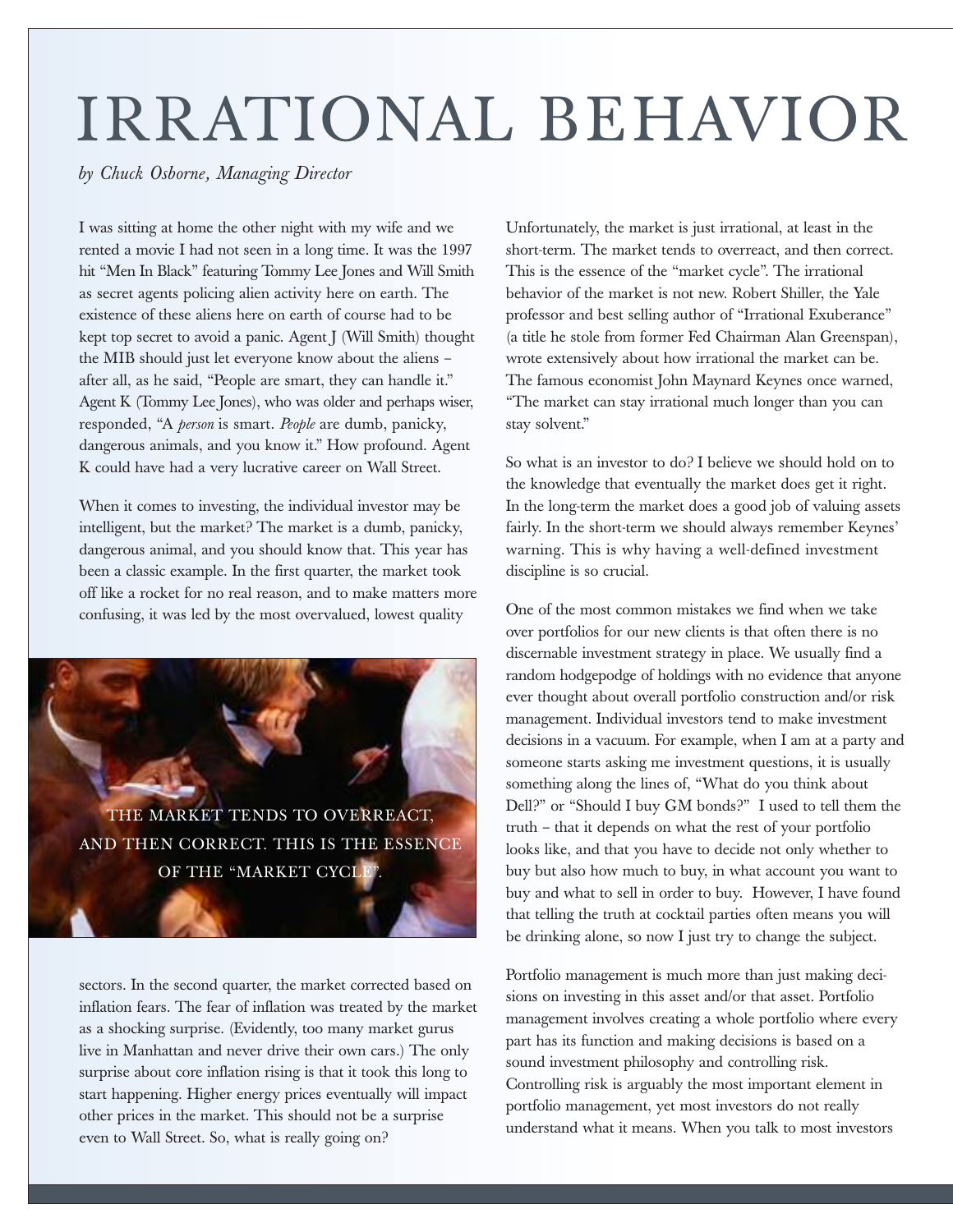about controlling risk, they start talking about buying investments that are conservative when considered on an individual basis, but what we are talking about is much more dynamic than that. Controlling risk entails thinking about each investment in terms of your overall portfolio.

The portfolio management process should begin with a declaration. You should put in writing a carefully considered investment policy statement, which should include your objective. Where are we going? Most of our clients do not invest for the sake of investing. They are investing to fund their retirement or their children's education, or in some cases just to have more money than their neighbors. Whatever the motivation there is a goal, and that goal greatly impacts how the portfolio should be managed.

Once we know what the goal is, we can determine the return required to achieve that goal and the amount of risk we are both able and willing to take in order to achieve that return. Then, and only then, can we build a strategic asset allocation that gives you the highest likelihood of achieving your return objective based on long-term relationships of various assets. While constructing this long-term strategy you must do something that is incredibly difficult: you must completely ignore what is happening in the market today. Don't worry, we will eventually get around to today's environment, but not yet. First we have to look at long-term market relationships and the big picture questions like how much equity exposure should I have long-term, how much international, how much real-estate, and how much in bonds? Only once we have made these decisions can we intelligently look at what is going on today.

Once you know how much equity exposure you want in the long-term, then you can review what is going on today and decide if right now you should be over-weighted, have more exposure than your long-term strategy calls for, or underweighted. If you are not sure, then go back to your long-term strategy. This structure gives us a framework from which to make rational decisions in an irrational market. We can then control the amount of risk you take by asking one simple question: what happens if we are wrong?

That is the key to controlling risk. It sounds so simple, yet most investors just are not willing to consider the possibility that they could be wrong. It's too painful. Yet if you invest money long enough, you will eventually be wrong, but that doesn't have to be a bad thing. If you consider your mortal nature before pulling the trigger, make sure that the odds are in your favor for being correct and that if you do happen to be wrong then it won't hurt your overall portfolio too badly, than you will be okay in the long-term. This year, the market has been irrational and we, who pride ourselves in making rational decisions, have been wrong about many things, but our performance has still held up. How can that be possible? It is possible because at Iron Capital we heed Mr. Keynes' warning and do all in our power to keep our clients solvent while the market is irrational.

Have a great summer,

*The greatest threat to the economy is a possible slowing of consumer spending.*

THE FEAR OF INFLATION combined with slow growth has gripped the markets and the economy in the second quarter. This is typical of a mid point in the economic cycle as inflation tends to trail growth. The key is how the Federal Reserve handles the situation. Inflation is now rising at an annual rate of 3.8%, the fastest rise in 11 years. The Fed has continued their attack of raising fed funds interest rates at every meeting and it currently stands at 5.25%. This is beginning to have an impact as GDP growth has slowed from a sizzling 5.6% in the first quarter to an estimated 2.8% in the second quarter. The consensus projection is

for the economy to grow at a rate of 2.9% from here to year end and slow further to 2.7% in the first half of next year.

#### REVIEW *of* ECONOMY

The greatest threat to the economy is a possible slowing of consumer spending. Consumers face record levels of debt, rising energy cost, and downward pressure on their home values, which had been their savior over the last several years. However, this should be kept in perspective. We are speaking of slowing growth not an actual recession. Corporate profits remain strong, with the consensus calling for a 14.5% rise in 2006 then slowing next year. We believe the consensus may be a little high but the outlook is still quite good, and while job growth has slowed, the economy added 325,000 new jobs in the second quarter and unemployment remains very low at 4.6%. Hourly wages in May were up 3.9% over last year, the largest annual rise since June 2001.

The global economy looks much stronger than the US alone. A resurging Japan has helped greatly with the Japanese economy expected to grow at a rate of 3.1% which would be a blistering pace for Japan. Asia as a whole is expected to grow at 6.7% rate this year led by India and China. **+**